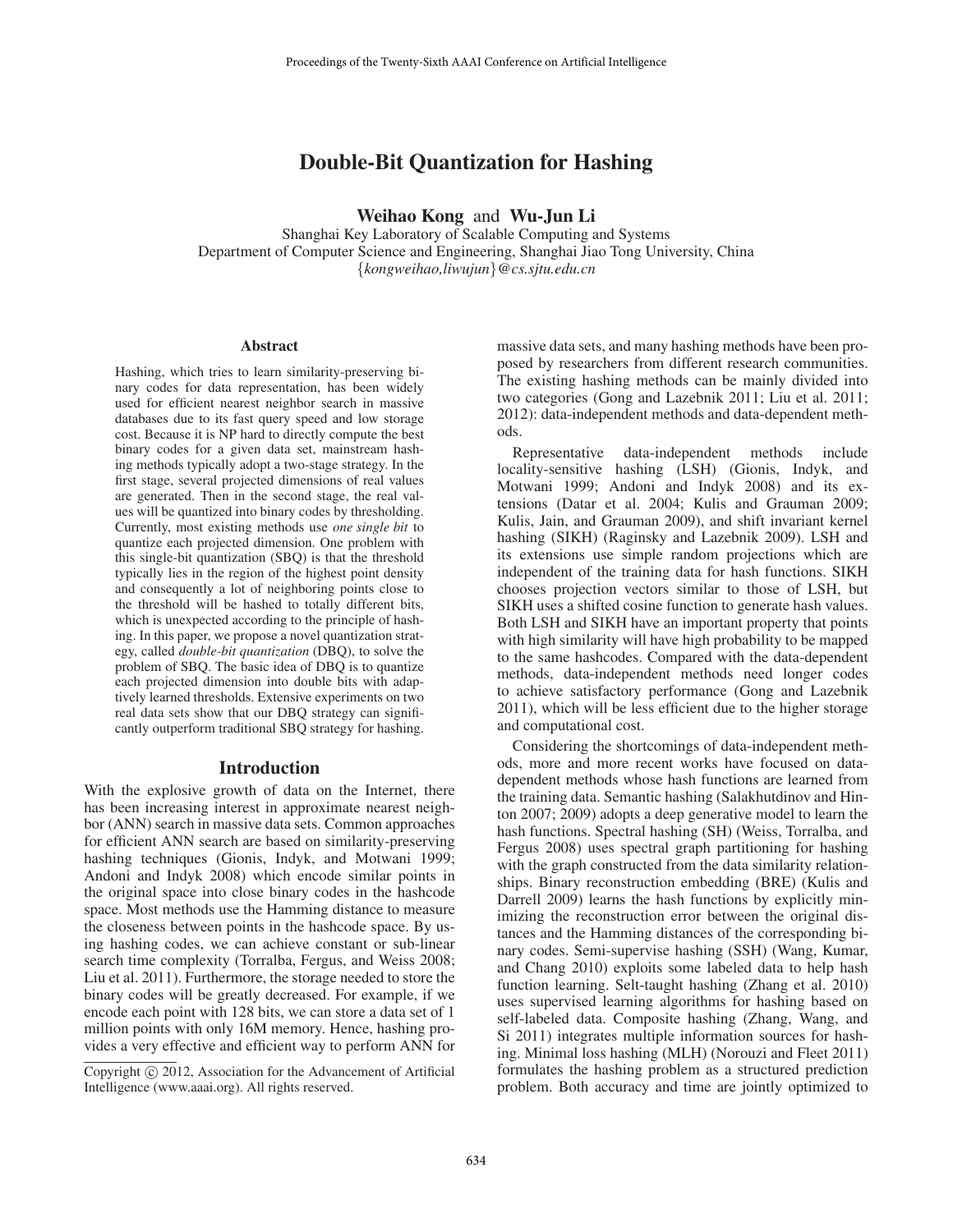learn the hash functions in (He et al. 2011). One of the most recent data-dependent methods is iterative quantization (ITQ) (Gong and Lazebnik 2011) which finds an orthogonal rotation matrix to refine the initial projection matrix learned by principal component analysis (PCA) so that the quantization error of mapping the data to the vertices of binary hypercube is minimized. It outperforms most other state-ofthe-art methods with relatively short codes.

Because it is NP hard to directly compute the best binary codes for a given data set (Weiss, Torralba, and Fergus 2008), both data-independent and data-dependent hashing methods typically adopt a two-stage strategy. In the first stage, several projected dimensions of real values are generated. Then in the second stage, the real values will be quantized into binary codes by thresholding. Currently, most existing methods use *one single bit* to quantize each projected dimension. More specifically, given a point x, each projected dimension i will be associated with a real-valued *projection function*  $f_i(\mathbf{x})$ . The *i*th hash bit of x will be 1 if  $f_i(\mathbf{x}) \ge \theta$ . Otherwise, it will be 0. One problem with this single-bit quantization (SBQ) is that the threshold  $\theta$  (0 for most cases if the data are zero centered) typically lies in the region of the highest point density and consequently a lot of neighboring points close to the threshold might be hashed to totally different bits, which is unexpected according to the principle of hashing. Figure 1 illustrates an example distribution of the real values before thresholding which is computed by PCA<sup>1</sup>. We can find that point "B" and point "C" in Figure 1(a) which lie in the region of the highest density will be quantized into 0 and 1 respectively although they are very close to each other. On the contrary, point "A" and point "B" will be quantized into the same code 0 although they are far away from each other. Because a lot of points will lie close to the threshold, it is very unreasonable to adopt this kind of SBQ strategy for hashing.

To the best of our knowledge, only one existing method, called AGH (Liu et al. 2011), has found this problem of SBQ and proposed a new quantization method called hierarchical hashing (HH) to solve it. The basic idea of HH is to use three thresholds to divide the real values of each dimension into four regions, and encode each dimension with double bits. However, for any projected dimension, the Hamming distance between the two farthest points is the same as that between two relatively close points, which is unreasonable. Furthermore, although the HH strategy can achieve very promising performance when combined with AGH projection functions (Liu et al. 2011), it is still unclear whether HH will be truly better than SBQ when it is combined with other projection functions.

In this paper, we clearly claim that using double bits *with adaptively learned thresholds* to quantize each projected dimension can completely solve the problem of SBQ. The result is our novel quantization strategy called *double-bit quantization* (DBQ). Extensive experiments on real data sets demonstrate that our DBQ can significantly outperform SBQ and HH.

# Problem Definition

Given a set of *n* data points  $S = {\mathbf{x}_1, \mathbf{x}_2, \cdots, \mathbf{x}_n}$  with  $x_i \in \mathbb{R}^d$ , the goal of hashing is to learn a mapping to encode point  $\mathbf{x}_i$  with a binary string  $\mathbf{y}_i \in \{0,1\}^c$ , where  $c$  denotes the code size. To achieve the similaritypreserving property, we require close points in the original space  $\mathbb{R}^d$  to have similar binary codes in the code space  ${0, 1}^c$ . To get the c-bit codes, we need c binary hash functions  $\{h_k(\cdot)\}_{k=1}^c$ . Then the binary code can be computed as  $\mathbf{y}_i = [h_1(\mathbf{x}_i), h_2(\mathbf{x}_i), \cdots, h_c(\mathbf{x}_i)]^T$ . Most hashing algorithms adopt the following two-stage strategy:

- In the first stage, c real-valued functions  $\{f_k(\cdot)\}_{k=1}^c$ are used to generate an intermediate vector  $\mathbf{z}_i = [f_1(\mathbf{x}_i), f_2(\mathbf{x}_i), \cdots, f_c(\mathbf{x}_i)]^T$ , where  $\mathbf{z}_i \in \mathbb{R}^c$ . These real-valued functions are often called *projection functions* (Andoni and Indyk 2008; Wang, Kumar, and Chang 2010; Gong and Lazebnik 2011), and each function corresponds to one of the  $c$ *projected dimensions*;
- In the second stage, the real-valued vector  $z_i$  is encoded into binary vector  $y_i$ , typically by thresholding. When the data have been normalized to have zero mean which is adopted by most methods, a common encoding approach is to use function  $sgn(x)$ , where  $sgn(x) = 1$  if  $x \ge 0$  and 0 otherwise. For a matrix or a vector,  $sgn(\cdot)$  will denote the result of element-wise application of the above function. Hence, let  $y_i = sgn(z_i)$ , we can get the binary code of  $\mathbf{x}_i$ . This also means that  $h_k(\mathbf{x}_i) = sgn(f_k(\mathbf{x}_i))$ .

We can see that the above  $sgn(\cdot)$  function actually quantizes each projected dimension into *one single bit* with the threshold 0. As stated in the Introduction section, this SBQ strategy is unreasonable, which motivates the DBQ work of this paper.

### Double-Bit Quantization

This section will introduce our double-bit quantization (DBQ) in detail. First, we will describe the motivation of DBQ based on observation from real data. Then, the adaptive threshold learning algorithm for DBQ will be proposed. Finally, we will do some qualitative analysis and discussion about the performance of DBQ.

### Observation and Motivation

Figure 1 illustrates the point distribution (histogram) of the real values before thresholding on one of the projected dimensions computed by PCA on *22K LabelMe* data set (Torralba, Fergus, and Weiss 2008) which will be used in our experiments. It clearly reveals that the point density is highest near the mean, which is zero here. Note that unless otherwise stated, we assume the data have been normalized to have zero mean, which is a typical choice by existing methods.

The popular coding strategy SBQ which adopts zero as the threshold is shown in Figure 1(a). Due to the thresholding, the intrinsic neighboring structure in the original space is destroyed. For example, points A, B, C, and D are four points sampled from the X-axis of the point distribution

<sup>&</sup>lt;sup>1</sup>Distribution of real-valued points computed by other hashing methods, such as SH and ITQ, are similar.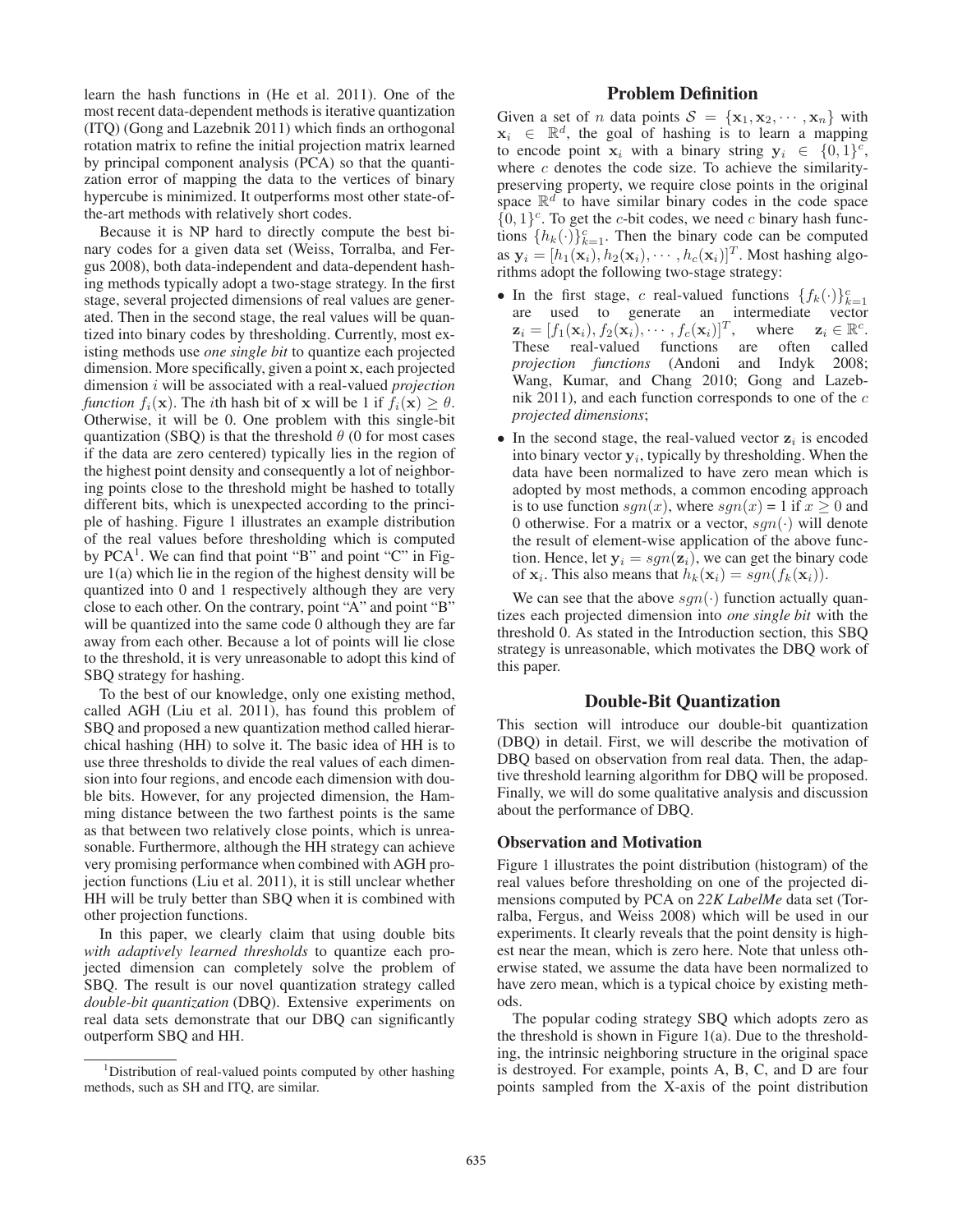

Figure 1: Point distribution of the real values computed by PCA on *22K LabelMe* data set, and different coding results based on the distribution: (a) single-bit quantization (SBQ); (b) hierarchical hashing (HH); (c) double-bit quantization (DBQ).

graph. After SBQ, points A and B, two distant and almost irrelevant points, receive the same code 0 in this dimension. However, B and C, two points which are extremely close in the original space, get totally different codes (0 for B, and 1 for C). Because the threshold zero lies in the densest region, the occurrence probability of the cases like B and C is very high. Hence, it is obvious that SBQ is not very reasonable for coding.

The HH strategy (Liu et al. 2011) is shown in Figure 1(b). Besides the threshold *zero* which has been shown to be a bad choice, HH uses two other thresholds to divide the whole dimension into four regions, and encode each region with double bits. Note that the thresholds are shown in vertical lines in Figure 1(b). If we use  $d(A, B)$  to denote the Hamming distance between A and B, we can find that  $d(A, D) = d(A, B) = d(C, D) = d(B, C) = 1$ for HH, which is obviously not reasonable.

In fact, if we adopt double bits to encode four regions like those in Figure 1(b), the neighboring structure will be destroyed no matter how we encode the four regions. That is to say, no matter how we assign the four codes  $(0, 0, 0, 0, 1, 1, 1)$  to the four regions, we cannot get any result which can preserve the neighboring structure. This result is caused by the limitation of Hamming distance. More specifically, the largest Hamming distance between 2-bit codes is 2. However, to keep the relative distances between 4 different points, the largest Hamming distance should be at least 3. Hence, no matter how we choose the 2-bit codes for the four regions, we cannot get any neighborhoodpreserving result.

In this paper, DBQ is proposed to preserve the neighboring structure by omitting the '11' code, which is shown in Figure 1(c). More specifically, we find two thresholds which do not lie in the densest region to divide the dimension into three regions, and then use double bits to code. With our DBQ code,  $d(A, D) = 2$ ,  $d(A, B) = d(C, D) = 1$ , and  $d(B, C) = 0$ , which is obviously reasonable to preserve the similarity relationships in the original space. Please note that the neighboring structure near the thresholds can still be de-

stroyed in DBQ. But we can design some *adaptive threshold learning* algorithm to push the thresholds far way from the dense regions, and solve the problems of SBQ and HH.

### Adaptive Threshold Learning

Now we describe how to adaptively learn the optimal thresholds from data. To find the reasonable thresholds, we want the neighboring structure in the original space to be kept as much as possible. The equivalent goal is to make the points in each region as similar as possible.

Let  $a$  denote the left threshold,  $b$  denote the right threshold and  $a < b$ , S denote real values of the whole point set on one projected dimension,  $S_1, S_2, S_3$  denote the subsets divided by the thresholds, i.e.,  $S_1 = \{x | -\infty < x \leq a, x \in S\},\$  $S_2 = \{x | a < x \le b, x \in S\}, S_3 = \{x | b < x < \infty, x \in S\}.$ Our goal is to find  $a$  and  $b$  to minimize the following objective function:

$$
E = \sum_{x \in S_1} (x - \mu_1)^2 + \sum_{x \in S_2} (x - \mu_2)^2 + \sum_{x \in S_3} (x - \mu_3)^2,
$$

where  $\mu_i$  is the mean of the points in  $S_i$ .

As we have discussed above, cutting off right on 0 is not a wise way as the densest region is right there. So we set  $\mu_2$ to be 0, which means that  $a < 0$  and  $b > 0$ . Then E can be calculated as follows:

$$
E = \sum_{x \in S} x^2 - 2 \sum_{x \in S_1} x\mu_1 + \sum_{x \in S_1} \mu_1^2 - 2 \sum_{x \in S_3} x\mu_3 + \sum_{x \in S_3} \mu_3^2
$$
  
= 
$$
\sum_{x \in S} x^2 - |S_1|\mu_1^2 - |S_3|\mu_3^2
$$
  
= 
$$
\sum_{x \in S} x^2 - \frac{(\sum_{x \in S_1} x)^2}{|S_1|} - \frac{(\sum_{x \in S_3} x)^2}{|S_3|},
$$

where  $|S|$  denotes the number of elements in set S.

Because  $\sum_{x \in S} x^2$  is a constant, minimizing E equals to maximizing:

$$
F = \frac{(\sum_{x \in S_1} x)^2}{|S_1|} + \frac{(\sum_{x \in S_3} x)^2}{|S_3|}
$$
  
subject to:  $\mu_2 = 0$ .

Algorithm 1 outlines the procedure to learn the thresholds, where  $sum(S)$  denotes the summation of all points in set S.

The basic idea of our algorithm is to expand  $S_2$  from empty set by moving one point from either  $S_1$  or  $S_3$  each time while simultaneously keeping  $sum(S_2)$  close to 0. After all the elements in initial  $S_1$  and  $S_3$  have been moved to  $S_2$ , all possible candidate thresholds (points in S) have been checked, and those achieving the largest  $F$  have been recorded in  $a$  and  $b$ . After we have sorted the points in the initial  $S_1$  and  $S_3$ , the *while loop* is just an one-time scan of all the points, and hence the total number of operations in the *while loop* is just n where  $n$  is the number of points in S. Each operation is of constant time complexity if we keep  $sum(S_1), sum(S_2), sum(S_3)$  in memory. Hence, the most time-consuming part in Algorithm 1 is to sort the initial  $S_1$ and  $S_3$ , the time complexity of which is  $O(n \log n)$ .

After we have learned  $a$  and  $b$ , we can use them to divide the whole set into  $S_1$ ,  $S_2$  and  $S_3$ , and then use the DBQ in Figure 1(c) to quantize the points in these subsets into 01, 00, 10, respectively.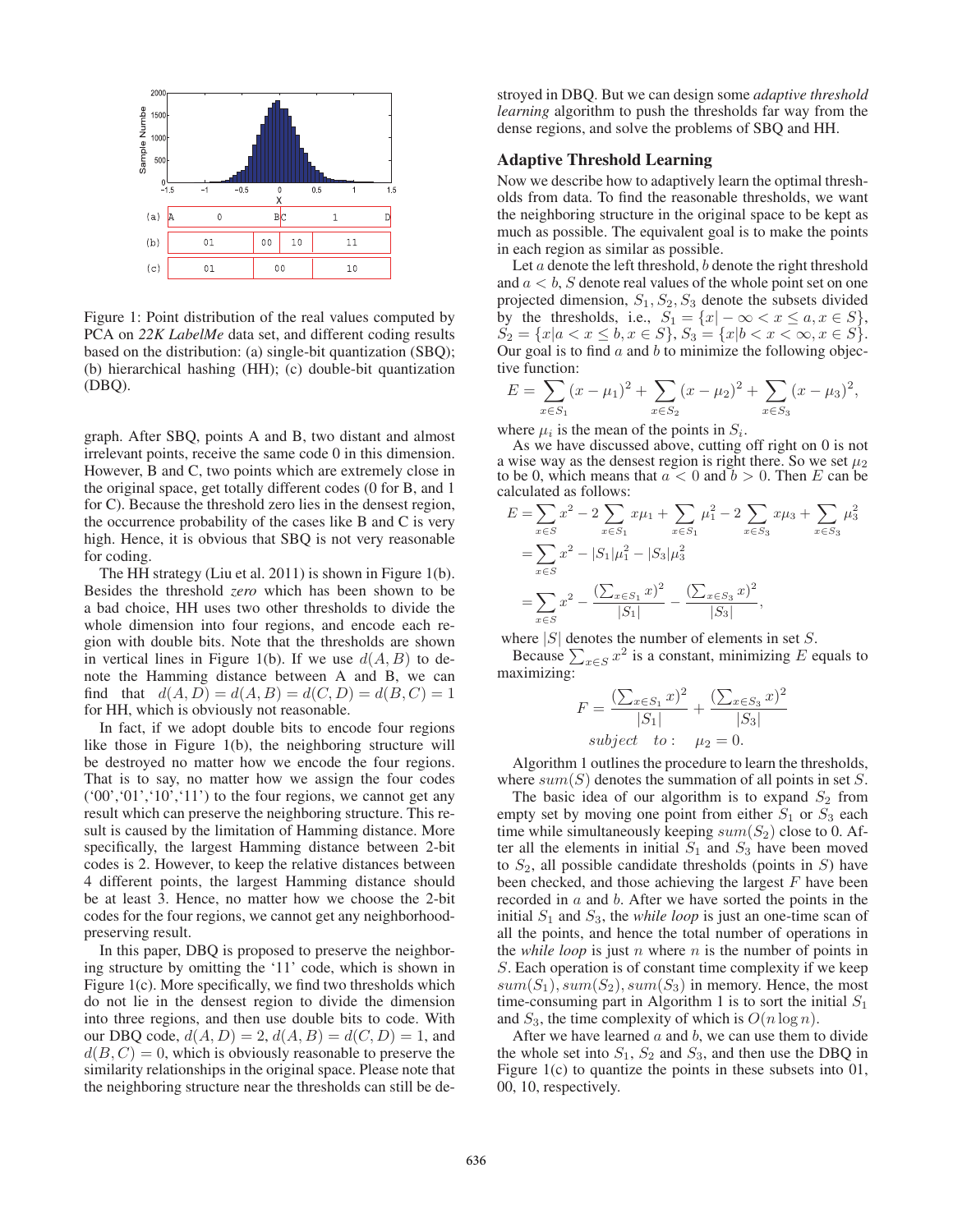Algorithm 1 The algorithm to adaptively learn the thresholds for DBQ.

**Input:** The whole point set  $S$ *Initialize with*  $S_1 \leftarrow \{x | -\infty < x \leq 0, x \in S\}$  $S_2 \leftarrow \emptyset$  $S_3 \leftarrow \{x | 0 < x < +\infty, x \in S\}$  $max \leftarrow 0$ sort the points in  $S_1$ sort the points in  $S_3$ while  $S_1 \neq \emptyset$  or  $S_3 \neq \emptyset$  do if  $sum(S_2) \leq 0$  then move the smallest point in  $S_3$  to  $S_2$ else move the largest point in  $S_1$  to  $S_2$ end if compute F if  $F > max$  then set  $a$  to be the largest point in  $S_1$ , and  $b$  to be the largest point in  $S_2$  $max \leftarrow F$ end if end while

### **Discussion**

Let us analyze the expected performance of our DBQ. The first advantage of DBQ is about accuracy. From Figure 1 and the corresponding analysis, it is expected that DBQ will achieve better accuracy than SBQ and HH because DBQ can better preserve the similarity relationships between points. This will be verified by our experimental results.

The second advantage of DBQ is on time complexity, including both coding (training) time and query time. For a cbit DBQ, we only need to generate  $c/2$  projected dimensions while SBQ need c projected dimensions. For most methods, the projection step is the most time-consuming step. Although some extra cost is needed to adaptively learn the thresholds for DBQ, this extra computation is just sorting and an one-time scan of the training points which are actually very fast. Hence, to get the same size of code, the overall coding time complexity of DBQ will be lower than SBQ, which will also be verified in our experiment.

As for the query time, similar to coding time, the number of projection operations for DBQ is only half of that for SBQ. Hence, it is expected that the query speed of DBQ will be faster than SBQ. The query time of DBQ is similar to that of HH because HH also uses half of the number of projection operations for SBQ. Furthermore, if we use inverted index or hash table to accelerate searching, ordinary c-bit SBQ or HH coding would have  $2<sup>c</sup>$  possible entries in the hash table. As DBQ does not allow code '11', the possible number of entries for DBQ is  $3^{c/2}$ . This difference is actually very significant. Let  $r$  denote the ratio between the number of entries for DBQ and that for SBQ (or HH). When  $c = 32, 64, 256$ , r will be  $1\%, 0.01\%,$  and  $10^{-16}$ , respectively. Much less entries will gain higher collision probability (improve recall), faster query speed and less storage. In fact, the number of possible entries of c bits of DBQ code only equals to that of  $\frac{c \log_2 3}{2} \approx 0.79c$  bits of ordinary SBQ or HH code.

### Experiment

### Data Sets

We evaluate our methods on two widely used data sets, CIFAR (Krizhevsky 2009) and LabelMe (Torralba, Fergus, and Weiss 2008).

The CIFAR data set (Krizhevsky 2009) includes different versions. The version we use is *CIFAR-10*, which consists of 60,000 images. These images are manually labeled into 10 classes, which are *airplane*, *automobile*, *bird*, *cat*, *deer*, *dog*, *frog*, *horse*, *ship*, and *truck*. The size of each image is  $32 \times 32$ pixels. We represent them with 512-dimensional gray-scale GIST descriptors (Oliva and Torralba 2001).

The second data set is *22K LabelMe* used in (Torralba, Fergus, and Weiss 2008; Norouzi and Fleet 2011). It consists of 22,019 images. We represent each image with 512 dimensional GIST descriptors (Oliva and Torralba 2001).

#### Evaluation Protocols and Baseline Methods

As the protocols widely used in recent papers (Weiss, Torralba, and Fergus 2008; Raginsky and Lazebnik 2009; Gong and Lazebnik 2011), Euclidean neighbors in the original space are considered as ground truth. More specifically, a threshold of the average distance to the 50th nearest neighbor is used to define whether a point is a true positive or not. Based on the Euclidean ground truth, we compute the precision-recall curve and the mean average precision (mAP) (Liu et al. 2011; Gong and Lazebnik 2011). For all experiments, we randomly select 1000 points as queries, and leave the rest as training set to learn the hash functions. All the experimental results are averaged over 10 random training/test partitions.

Our DBQ can be used to replace the SBQ stage for any existing hashing method to get a new version. In this paper, we just select the most representative methods for evaluation, which contain SH (Weiss, Torralba, and Fergus 2008), PCA (Gong and Lazebnik 2011), ITQ (Gong and Lazebnik 2011), LSH (Andoni and Indyk 2008), and SIKH (Raginsky and Lazebnik 2009). SH, PCA, and ITQ are data-dependent methods, while LSH and SIKH are data-independent methods. By adopting different quantization methods, we can get different versions of a specific hashing method. Let's take SH as an example. "SH-SBQ" denotes the original SH method based on single-bit quantization, "SH-HH" denotes the combination of SH projection with HH quantization (Liu et al. 2011), and "SH-DBQ" denotes the method combining the SH projection with double-bit quantization. Please note that threshold optimization techniques in (Liu et al. 2011) for the two non-zero thresholds in HH can not be used for the above five methods. In our experiments, we just use the same thresholds as those in DBQ. For all the evaluated methods, we use the source codes provided by the authors. For ITQ, we set the iteration number to be 100. To run SIKH, we use a Gaussian kernel and set the bandwidth to the average distance of the 50th nearest neighbor, which is the same as that in (Raginsky and Lazebnik 2009). All experiments are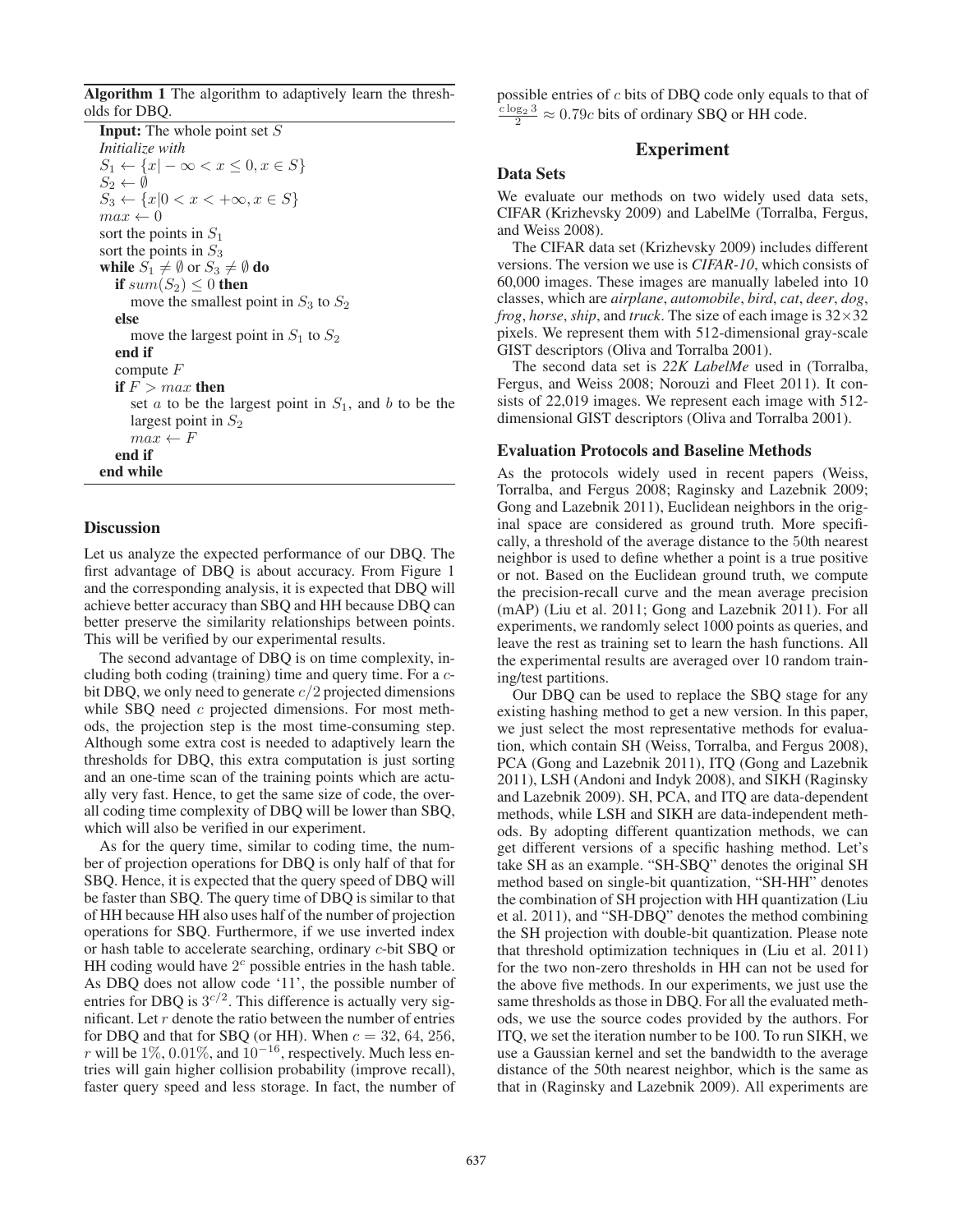| # bits      | 32         |        |         | 64         |        |            | 128        |        |        | 256        |        |        |
|-------------|------------|--------|---------|------------|--------|------------|------------|--------|--------|------------|--------|--------|
|             | <b>SBO</b> | HΗ     | DBO     | <b>SBO</b> | HH     | <b>DBO</b> | <b>SBO</b> | HH     | DBO    | <b>SBO</b> | ΗH     | DBO    |
| ITO         | 0.2926     | 0.2592 | 0.3079  | 0.3413     | 0.3487 | 0.4002     | 0.3675     | 0.4032 | 0.4650 | 0.3846     | 0.4251 | 0.4998 |
| <b>SH</b>   | 0.0859     | 0.1329 | 0.1815  | 0.1071     | 0.1768 | 0.2649     | 0.1730     | 0.2034 | 0.3403 | 0.2140     | 0.2468 | 0.3468 |
| <b>PCA</b>  | 0.0535     | 1009   | 0.1563  | 0.0417     | 0.1034 | 0.1822     | 0.0323     | 0.1083 | 0.1748 | 0.0245     | 0.1103 | 0.1499 |
| LSH         | 0.1657     | 0.105  | 0.12272 | 0.2594     | 0.2089 | 0.2577     | 0.3579     | 0.3311 | 0.4055 | 0.4158     | 0.4359 | 0.5154 |
| <b>SIKH</b> | 0.0590     | 0.0712 | 0.0772  | 0.1132     | 0.1514 | 0.1737     | 0.2792     | 0.3147 | 0.3436 | 0.4759     | 0.5055 | 0.5325 |

Table 1: mAP on LabelMe data set. The best mAP among SBQ, HH and DBQ under the same setting is shown in bold face.

conducted on our workstation with Intel(R) Xeon(R) CPU X7560@2.27GHz and 64G memory.

### Accuracy

Table 1 and Table 2 show the mAP results for different methods with different code sizes on *22K LabelMe* and *CIFAR-10*, respectively. Each entry in the Tables denotes the mAP of a combination of a hashing method with a quantization method under a specific code size. For example, the value "0.2926" in the upper left corner of Table 1 denotes the mAP of ITQ-SBQ with the code size 32. The best mAP among SBQ, HH and DBQ under the same setting is shown in bold face. For example, in Table 1, when the code size is 32 and the hashing method is ITQ, the mAP of DBQ (0.3079) is the best one compared with those of SBQ (0.2926) and HH (0.2592). Hence, the value 0.3079 will be in bold face. From Table 1 and Table 2, we can find that when the code size is small, the performance of dataindependent methods LSH and SIKH is relatively poor and ITQ achieves the best performance under most settings especially for those with small code size, which verifies the claims made in existing work (Raginsky and Lazebnik 2009; Gong and Lazebnik 2011). This also indicates that our implementations are correct.

Our DBQ method achieves the best performance under most settings, and it outperforms HH under all settings except the ITQ with 32 bits on the CIFAR-10 data set. This implies that our DBQ with adaptively learned thresholds is very effective. The exceptional settings where our DBQ method is outperformed by SBQ are LSH and ITQ with code size smaller than 64. One possible reason might be from the fact that the *c*-bit code in DBQ only utilizes  $c/2$  projected dimensions while c projected dimensions are utilized in SBQ. When the code size is too small, the useful information for hashing is also very weak, especially for data-independent methods like LSH. Hence, even if our DBQ can find the best way to encode, the limited information kept in the projected dimensions can not guarantee a good performance. Fortunately, when the code size is 64, the worst performance of DBQ is still comparable with that of SBQ. When the code size is 128 or larger, the performance of DBQ will significantly outperform SBQ under any setting. As stated in the Introduction session, the storage cost is still very low when the code size is 128. Hence, the setting with code size 128 can be seen as a good tradeoff between accuracy and storage cost in real systems. Please note that although we argue that our method can achieve the best performance with code size larger than 64, the overall performance of DBQ is still

the best under most settings with small code size such as the case of 32 bits.

Figure 2, Figure 3 and Figure 4 show precision-recall curves for ITQ, SH and LSH with different code sizes on the 22K LabelMe data set. The relative performance among SBQ, HH, and DBQ in the precision-recall curves for PCA and SIKH is similar to that for ITQ. We do not show these curves due to space limitation. From Figure 2, Figure 3 and Figure 4, it is clear that our DBQ method significantly outperforms SBQ and HH under most settings.

### Computational Cost

Table 3 shows the training time on CIFAR-10. Although some extra cost is needed to adaptively learn the thresholds for DBQ, this extra computation is actually very fast. Because the number of projected dimensions for DBQ is only half of that for SBQ, the training of DBQ is still faster than SBQ. This can be seen from Table 3. For query time, DBQ is also faster than SBQ, which has been analyzed above. Due to space limitation, we omit the detailed query time comparison here.

Table 3: Training time on CIFAR-10 date set (in seconds).

| # bits      | 32         |      | 64         |       | 256        |       |  |
|-------------|------------|------|------------|-------|------------|-------|--|
|             | <b>SBO</b> | DBO  | <b>SBO</b> | DBO   | <b>SBO</b> | DBO   |  |
| <b>ITO</b>  | 14.48      | 8.46 | 29.95      | 14.12 | 254.14     | 80.09 |  |
| <b>SIKH</b> | 1.76       | 1.46 | 2.00       | 1.57  | 4.55       | 2.87  |  |
| <b>LSH</b>  | 0.30       | 0.19 | 0.53       | 0.30  | 1.80       | 0.95  |  |
| <b>SH</b>   | 5.60       | 3.74 | 11.72      | 5.57  | 133.50     | 37.57 |  |
| <b>PCA</b>  | 4.03       | 3.92 | 4.31       | 3.99  | 5.86       | 4.55  |  |

### Conclusion

The SBQ strategy adopted by most existing hashing methods will destroy the neighboring structure in the original space, which violates the principle of hashing. In this paper, we propose a novel quantization strategy called DBQ to effectively preserve the neighboring structure among data. Extensive experiments on real data sets demonstrate that our DBQ can achieve much better accuracy with lower computational cost than SBQ.

#### Acknowledgments

This work is supported by the NSFC (No. 61100125) and the 863 Program of China (No. 2011AA01A202, No. 2012AA011003). We thank Yunchao Gong and Wei Liu for sharing their codes and providing useful help for our experiments.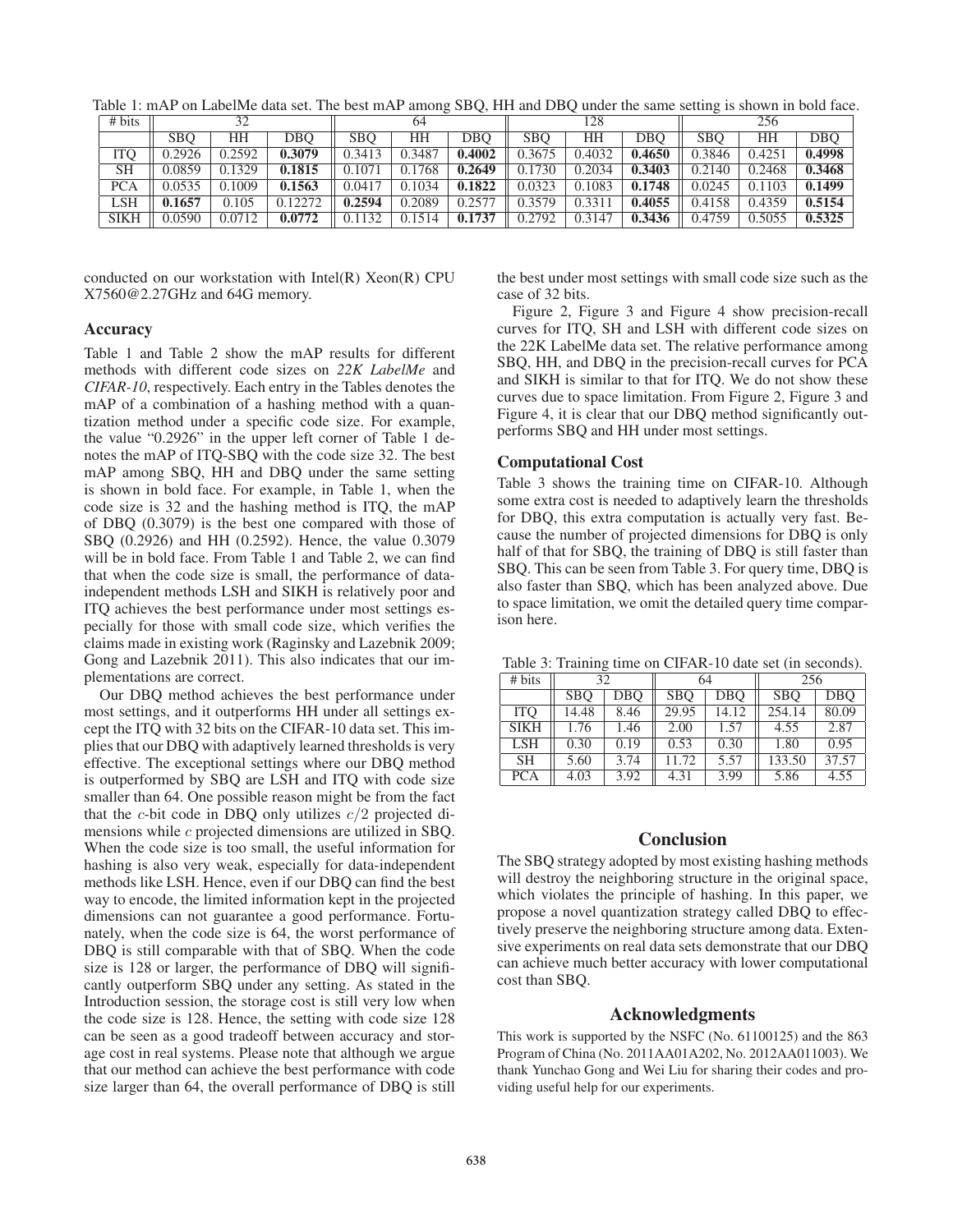| # bits      | 32         |        |        | 64         |        |            | 128        |           |        | 256        |        |        |
|-------------|------------|--------|--------|------------|--------|------------|------------|-----------|--------|------------|--------|--------|
|             | <b>SBO</b> | ΗH     | DBO    | <b>SBO</b> | ΗH     | <b>DBO</b> | <b>SBO</b> | <b>HH</b> | DBO    | <b>SBO</b> | HH     | DBO    |
| <b>ITO</b>  | 0.2716     | 0.2240 | 0.2220 | 0.3293     | 0.3006 | 0.3350     | 0.3593     | 0.3826    | 0.4395 | 0.3727     | 0.4140 | 0.5221 |
| <b>SH</b>   | 0.0511     | 0.0742 | 0.1114 | 0.0638     | 0.0936 | 0.1717     | 0.0998     | 0.1209    | 0.2501 | 0.1324     | 0.1697 | 0.3337 |
| <b>PCA</b>  | 0.0357     | 0.0646 | 0.1072 | 0.0311     | 0.0733 | 0.1541     | 0.0261     | 0.0835    | 0.1966 | 0.0217     | 0.1127 | 0.2053 |
| LSH         | 0.1192     | 0.0665 | 0.0660 | 0.1882     | 0.1457 | 0.1588     | 0.2837     | 0.2601    | 0.3153 | 0.3480     | 0.3640 | 0.4680 |
| <b>SIKH</b> | 0.0417     | 0.0359 | 0.0466 | 0.0953     | 0.0911 | 0.1063     | 0.1836     | 0.1969    | 0.2263 | 0.3677     | 0.3601 | 0.3975 |

Table 2: mAP on CIFAR-10 data set. The best mAP among SBQ, HH and DBQ under the same setting is shown in bold face.



Figure 2: Precision-recall curve for ITQ on 22K LabelMe data set



Figure 3: Precision-recall curve for SH on 22K LabelMe data set



Figure 4: Precision-recall curve for LSH on 22K LabelMe data set